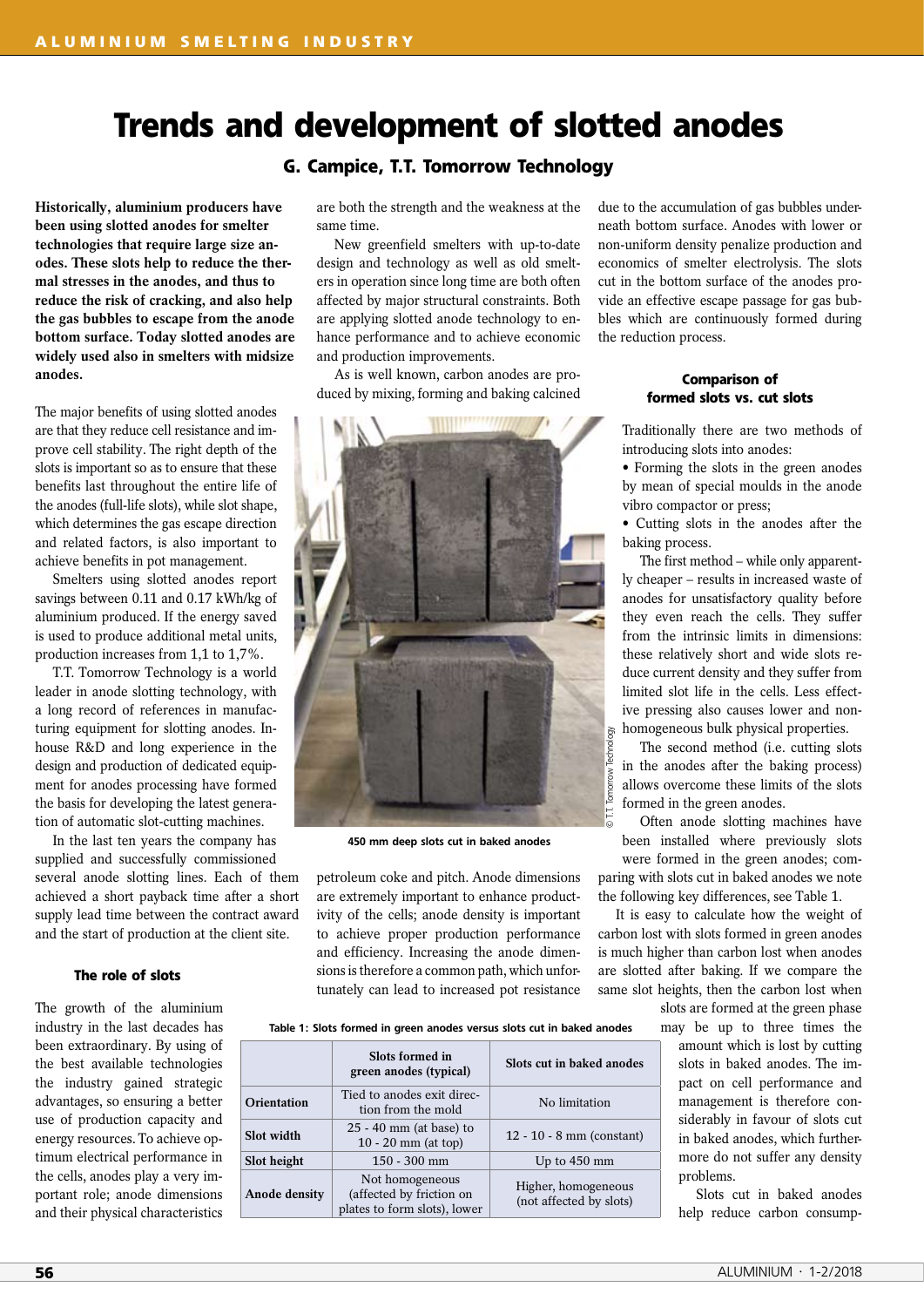tion, if compared with anodes slotted while green, since they avoid the typical disadvantages of lower and non-uniform density in slotted green anodes; also CO and CO<sub>2</sub> attack is higher in slotted green anodes due to the reduced apparent density and to the increased air permeability.

# **Advantages from slots cut in baked anodes, importance of depth and thickness**

T.T. Tomorrow Technology has achieved accumulated much know-how in manufacturing anode cutting / slotting equipment. Internal R&D, together with long experience in designing and manufacturing dedicated equipment for cutting and slotting anodes, and for the handling in the carbon area, formed the basis to develop the latest generation of automatic slots cutting machines.

All the anode slotting lines designed and supplied by T.T. Tomorrow Technology represent investments with short payback times for the customers. Reduced supply lead-time from the contract award to the commencement of the production at client sites means that the economic advantages start even sooner.

It is easy to forecast the economic benefits coming from the use of slotted anodes.

Typical payback calculations for the implementation of a new anode slotting line, even in smelters with production capacity in the range of 250,000 to 300,000 tonnes per year of aluminium, show pay back between 7 and 12 months.

Since short pay back times (i.e. less than one year) are usually more difficult to realize at 'small' production capacities, the reputed as 1,3 to 1,7% extra aluminium production, by increasing line current while keeping the original voltage constant; alter-



Anodes being cut with two slots 450 mm depth

natively, they can use the saved voltage drop to (1) reduce energy costs and (2) increase the current so as to maintain the original energy input, with an intermediate gain in production.

The amount of improvements achieved can vary depending on some 'plant factors'; among these the anode quality and related proprieties play an important role. Neverthematter of fact, a measure of the carbon 'lost' (i.e. not going to the pots). Reducing the of slot width (or thickness), therefore, maximizes productivity in the cells.

It is now possible to cut slots in baked anodes up to 450 mm deep and only 8 mm wide.

In addition to the economic benefits directly resulting from the reduced ACD distance, smelters using anode slot cutting machines report that the slots give also the following operation improvements: improved current efficiency, better alumina dissolution and reduced (almost eliminated) number of anode effects.

## **Industrial background**

Management of the coarse carbon and dust coming from the slotting machine is a requirement that may become an additional strength of this technology.

Integrated management and recovery of coarse carbon and dust is a typical extension of the anode slotting lines designed and manufactured by T.T. Tomorrow Technology. Proprietary design and dedicated solutions maximize the value of recovered material and optimize the benefits from recovered carbon.



Anode input materials are typically calcined petroleum coke, pitch and recycled material from baked anodes. This last component usually comes from recycled anode butts that have not been consumed in the reduction process.

sults above represent a very profitable investment, also for smelters whose production capacity is not so big. Smelters with bigger production enjoy further positive scale factors.

As mentioned, the main economic benefits a smelter obtains from using slotted anodes are:

- Energy savings ranging from 0.11 to 0.17 kWh/kg of aluminium produced
- Increased production, which may be com-

less, the slot height has a direct impact on specific benefits, since their total benefit depends directly on the slot height.

Anodes slotting machine with safety fence

This is the crucial difference for smelters when moving from the (short and wide) slots formed in the green anodes to the higher and narrower slots cut after anodes are baked.

The recognized benchmark is now to have slots whose height prolongs their positive effects during the entire anode life.

Slot width (often called 'thickness') is, as a

Unfortunately these butts are contaminated with undesirable elements adsorbed with cryolite bath from the pot. By contrast, when using carbon collected from the anode slotting saw is utilized, it is pure, with the best composition.

Proprietary and dedicated solutions for the maintenance and management of the anode slotting machines help to reduce the downtime and to minimize the time for services and ordinary maintenance, making the